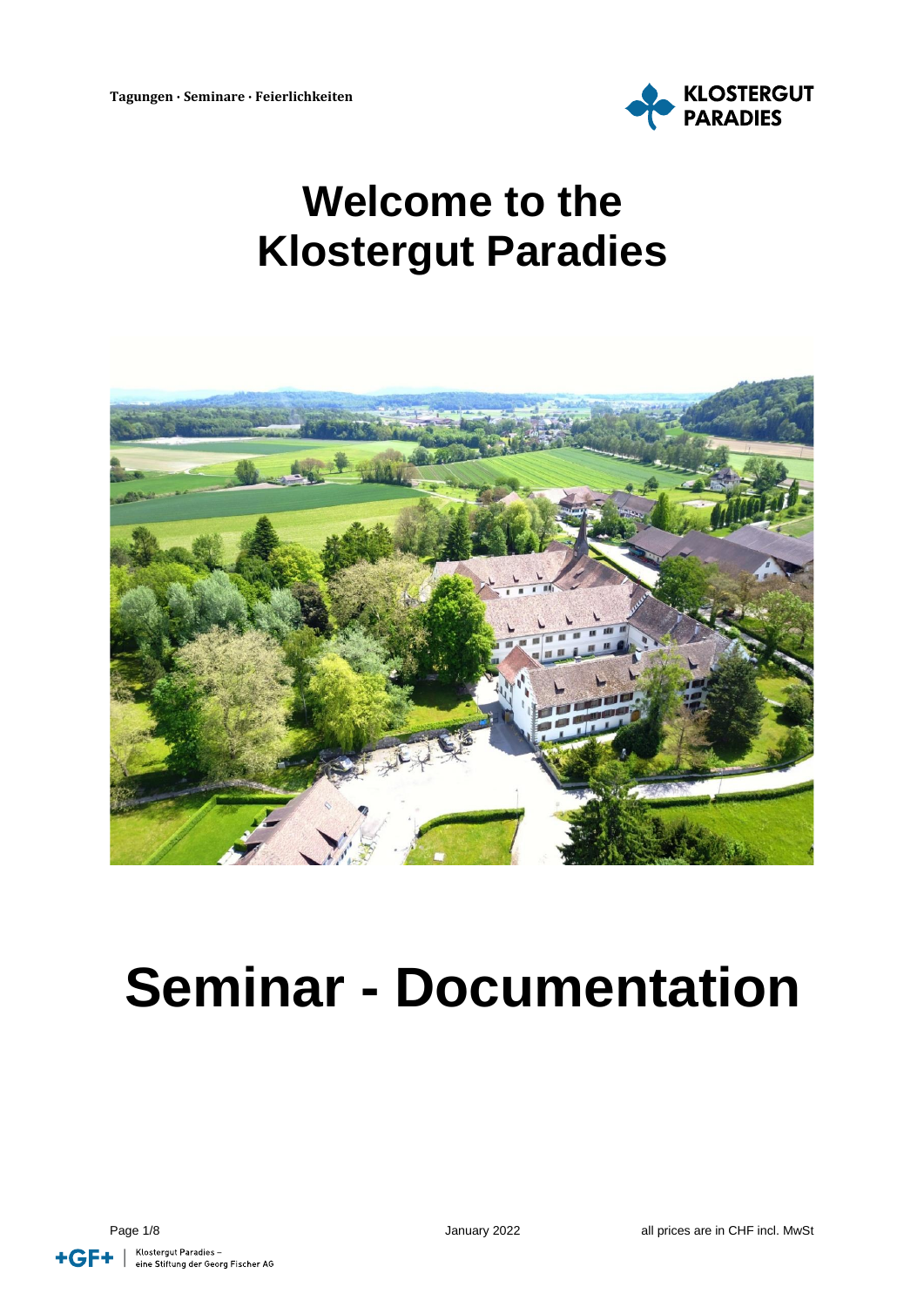#### **Tagungen ∙ Seminare ∙ Feierlichkeiten**



The Klostergut Paradies has 11 different seminar rooms for meetings for up to 120 people. We recommend our auditorium for a state-of-the-art conference setup. The room is equipped with a "curved" LED wall and has extensive room automation. Technically, almost anything is possible in this room!

For your physical well-being, you can choose from various offers. If you need technical support, the team from Licht & Ton is available before and during the event. We would be happy to book this additional service for you.



Further information is available at [www.klostergutparadies.ch](http://www.klostergutparadies.ch/) or you can call us without obligation. We would be happy to personally show you the premises.

#### **Contact**

Klostergut Paradies Stiftung der Georg Fischer AG Tel.: +41 (0)52 631 27 27 paradies@georgfischer.com

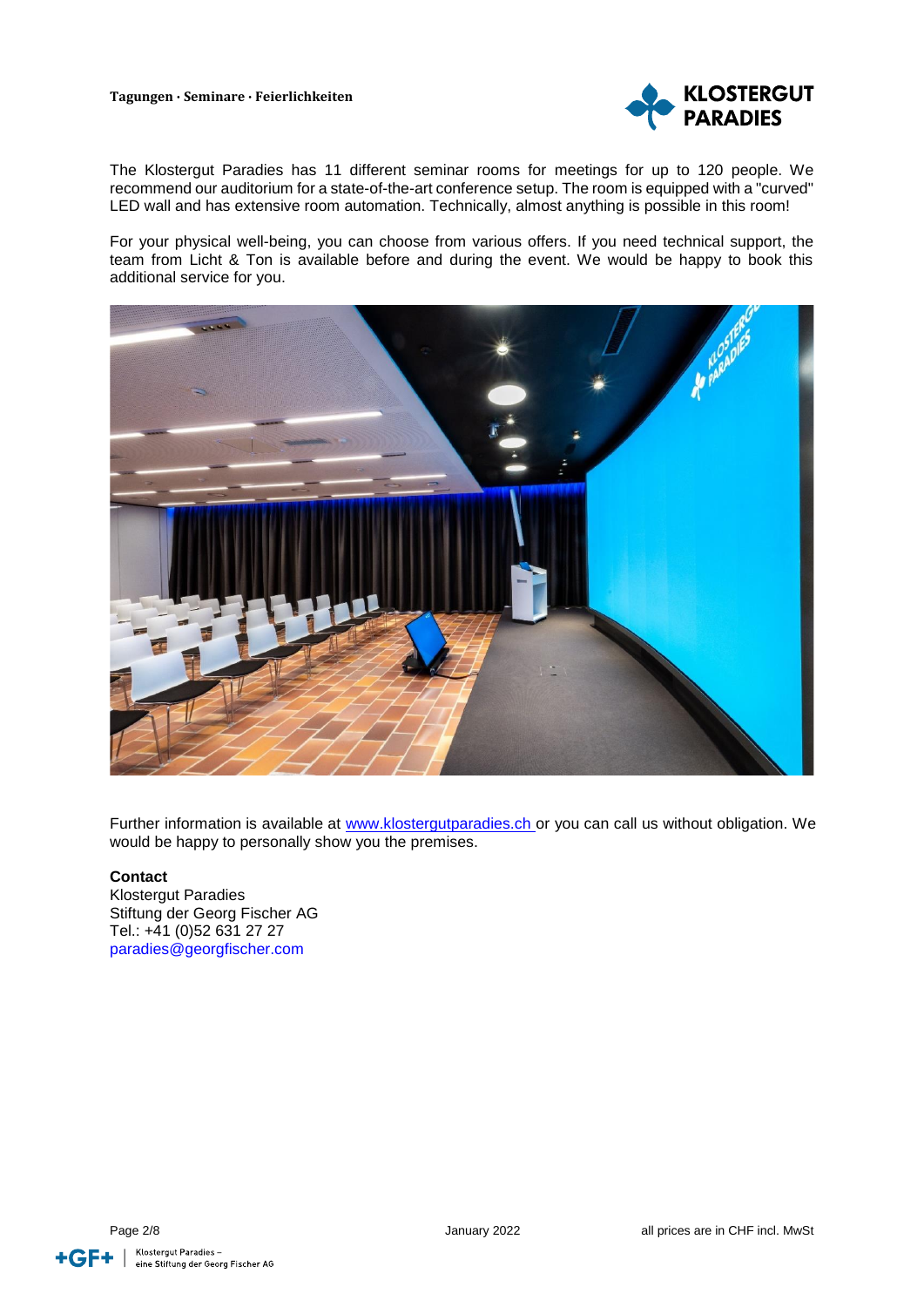

#### **Our room offer and room rentals**

| Room                                                  | $\tilde{m}$ | Tables         | capasity<br><b>Seats</b> | HH<br>50<br>≘.<br>rate<br>Daily flat | HH<br>Half day flat rate in |
|-------------------------------------------------------|-------------|----------------|--------------------------|--------------------------------------|-----------------------------|
| Auditorium                                            | 158         | 30             | 120                      | 1300.00                              | 800.00                      |
| Aebtissinnen room (only U-seating possible)           | 118         | 7              | 25                       | 900.00                               | 600.00                      |
| Habsburge rroom                                       | 70          | 9              | 20                       | 600.00                               | 450.00                      |
| Kyburger room                                         | 61          | 9              | 20                       | 600.00                               | 450.00                      |
| <b>Rietmann room</b> (only one block table possible)  | 40          | 1              | 15                       | 400.00                               | 250.00                      |
| Kloster room (only one block table possible)          | 31          | 1              | 8                        | 300.00                               | 200.00                      |
| Kirchen room                                          | 36          | 6              | 12                       | 250.00                               | 200.00                      |
| JCFischer room (only one block table possible)        | 20          | 4              | 10                       | 250.00                               | 200.00                      |
| Klarissinnen room I                                   | 30          | $\overline{7}$ | 14                       | 300.00                               | 200.00                      |
| Klarissinnen room II (only one block table possible)  | 10          | $\overline{2}$ | 8                        | 150.00                               | 100.00                      |
| Klarissinnen room III (only one block table possible) | 15          | 3              | 10                       | 150.00                               | 110.00                      |

The permanent technical equipment as well as flipchart and pin board are included in the room price. Additional material and /or technical gargets will be charged as follows:

| Hand and wireless microphone | <b>CHF 80.00</b> |
|------------------------------|------------------|
| Presenter case               | <b>CHF 30.00</b> |
| Flipchart, per item          | <b>CHF 15.00</b> |
| Pin board, per item          | <b>CHF 15.00</b> |

Technical support by the company Licht & Ton, per hour **CHF 120.00** CHF 120.00

(We recommend to book support for the use of the Auditorium, the first hour is included in the room rate)







Page 3/8 **Page 3/8** January 2022 **all prices are in CHF incl. MwSt**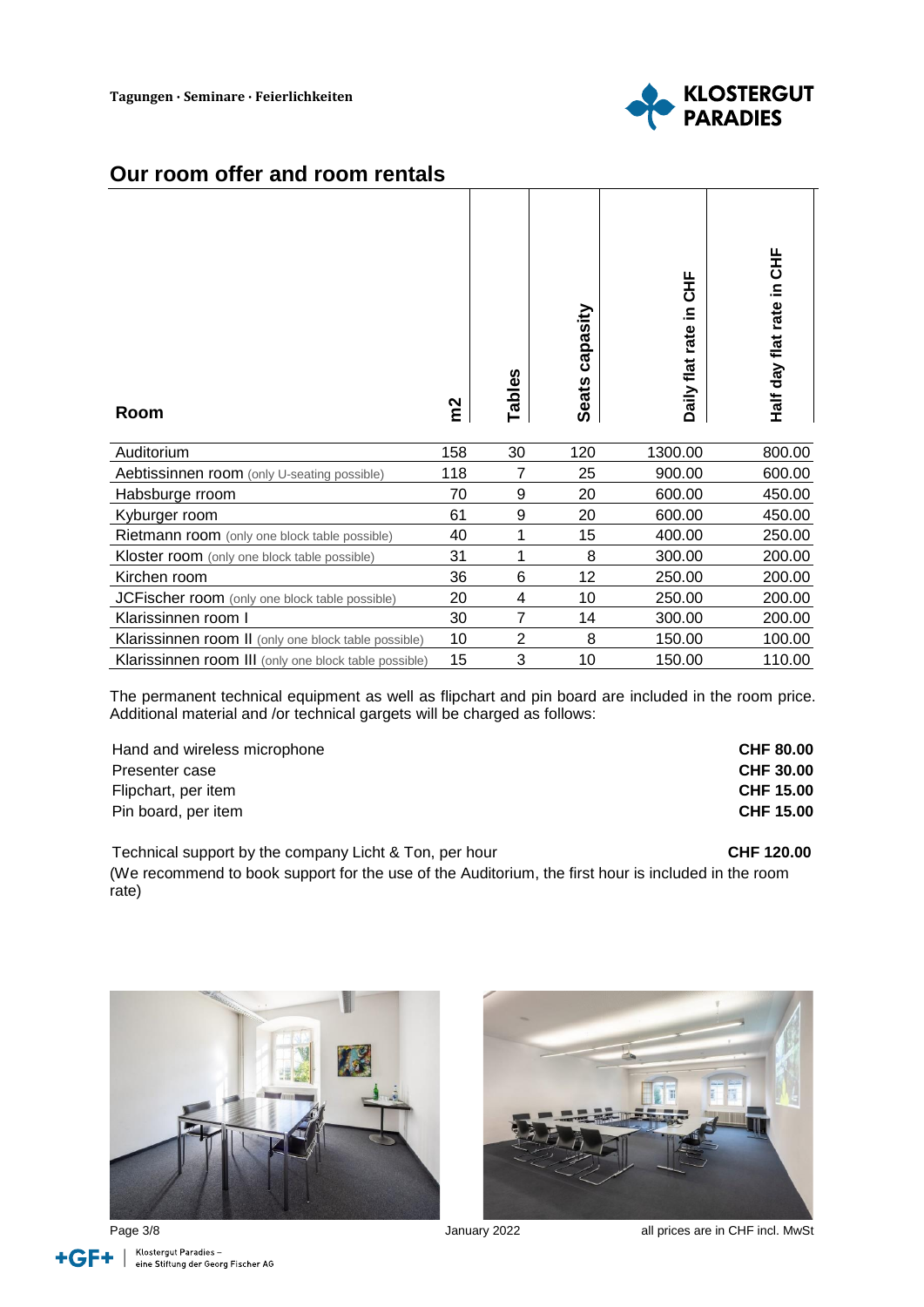

The Klostergut Paradies has 11 different seminar rooms for meetings for up to 120 people. We recommend our auditorium for a state-of-the-art conference setup. The room is equipped with a "curved" LED wall and has extensive room automation. Technically, almost anything is possible in this room!

For your physical well-being, you can choose from various offers. If you need technical support, the team from Licht & Ton is available before and during the event. We would be happy to book this additional service for you.

#### **Our packages (without lunch)**

|                                                                              | Daily flat rate<br>per Person<br><b>CHF 30.00</b> | Half day flat rate<br>per Person<br>CHF 20.00 |
|------------------------------------------------------------------------------|---------------------------------------------------|-----------------------------------------------|
| Coffee break in the morning and afternoon<br>with juice, pastries and fruits |                                                   |                                               |
| Coffee break in the morning or afternoon<br>with juice, pastries and fruits  |                                                   |                                               |
| Water and coffee à discrétion                                                | 4                                                 | d.                                            |
| <b>Technical equipment</b><br>(Projector, 1 flipchart, 1 pin board)          |                                                   |                                               |
| Laptop                                                                       |                                                   |                                               |
| Paper pad and ballpoint pen                                                  |                                                   |                                               |
| Parking facility                                                             |                                                   |                                               |
| Wireless internet access                                                     |                                                   |                                               |

#### **Lunch-Optionen**

| Standard lunch per person               | <b>CHF 35.00</b>  |
|-----------------------------------------|-------------------|
| Easy lunch (no seating), per person     | CHF 29.00         |
| Quick lunch per person                  | CHF 23.00         |
| Medium lunch min. 15 people, per person | as from CHF 40.00 |
| Extended coffee break per person        | CHF 5.00/6.00     |







Page 4/8 **Page 4/8** January 2022 **all prices are in CHF incl. MwSt**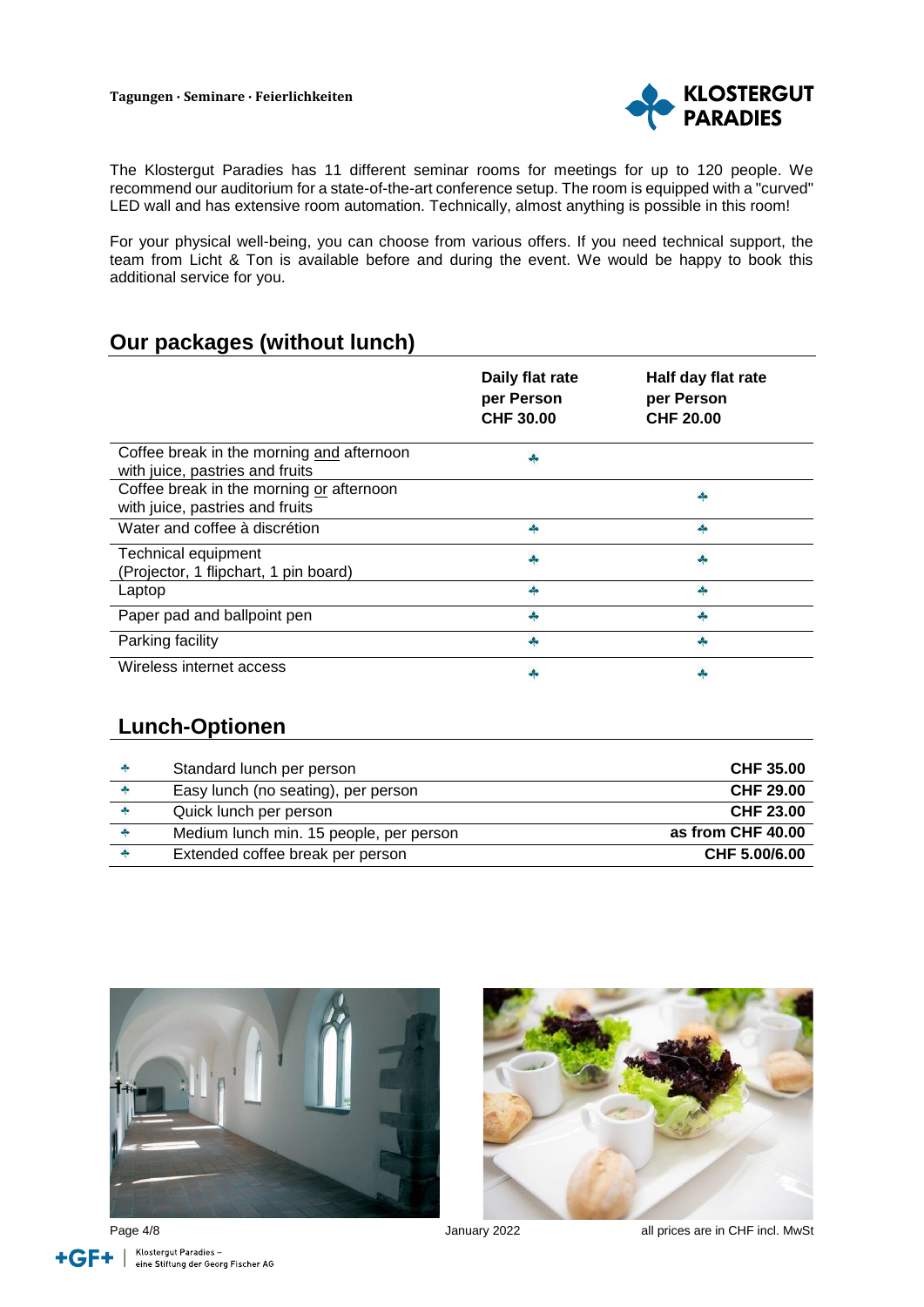

|                    | <b>Standard Lunch</b>                                            | <b>CHF 35.00</b>  |
|--------------------|------------------------------------------------------------------|-------------------|
| 4                  | Soup or salad for starters                                       |                   |
| ÷                  | Meat, fish or vegetarian main course from the Homberger Haus     |                   |
| 4                  | Sparkling and still mineral water, soft drinks and coffee or tea |                   |
|                    | Easy Lunch (no seating))                                         | <b>CHF 29.00</b>  |
|                    | Sandwiches and Canapé                                            |                   |
| ÷                  | Mixed fresh salad                                                |                   |
| 4                  | Salty pastries (cheesecake, croissants with ham, etc.)           |                   |
| ÷                  | Mini dessert                                                     |                   |
| 4                  | Sparkling and still mineral water, soft drinks and coffee or tea |                   |
| <b>Quick Lunch</b> |                                                                  | <b>CHF 23.00</b>  |
| ÷                  | Salad served with tarte flambée, flan or vegetarian quiche       |                   |
| 4                  | Sparkling and still mineral water, soft drinks and coffee or tea |                   |
|                    | Medium Lunch (min. 15 person)                                    | as from CHF 40.00 |
| ÷                  | Soup or salad for starters                                       |                   |
| ÷                  | As main course:                                                  |                   |
|                    | Thai or Italian delicacies served at the buffet                  |                   |
|                    | or                                                               |                   |
|                    | Meat loaf or roast beef served with a side dish of your choice   |                   |
| ÷                  | Mini dessert                                                     |                   |
| ÷                  | Sparkling and still mineral water, soft drinks and coffee or tea |                   |

| <b>Brainfood</b> |                                 | <b>CHF 6.00</b> |
|------------------|---------------------------------|-----------------|
| $-\frac{1}{2}$   | Ginger Shot                     |                 |
| $\bullet$        | Fruit & Nut Bars                |                 |
| $\bullet$        | <b>Crispy Vitality Biscuits</b> |                 |

#### **Sweet Tooth CHF 5.00**

- $\bullet$ Comella
- 4 Snickers/ Twister/ Bounty/ Mars mini
- $\ddot{\bullet}$ Moorish Head



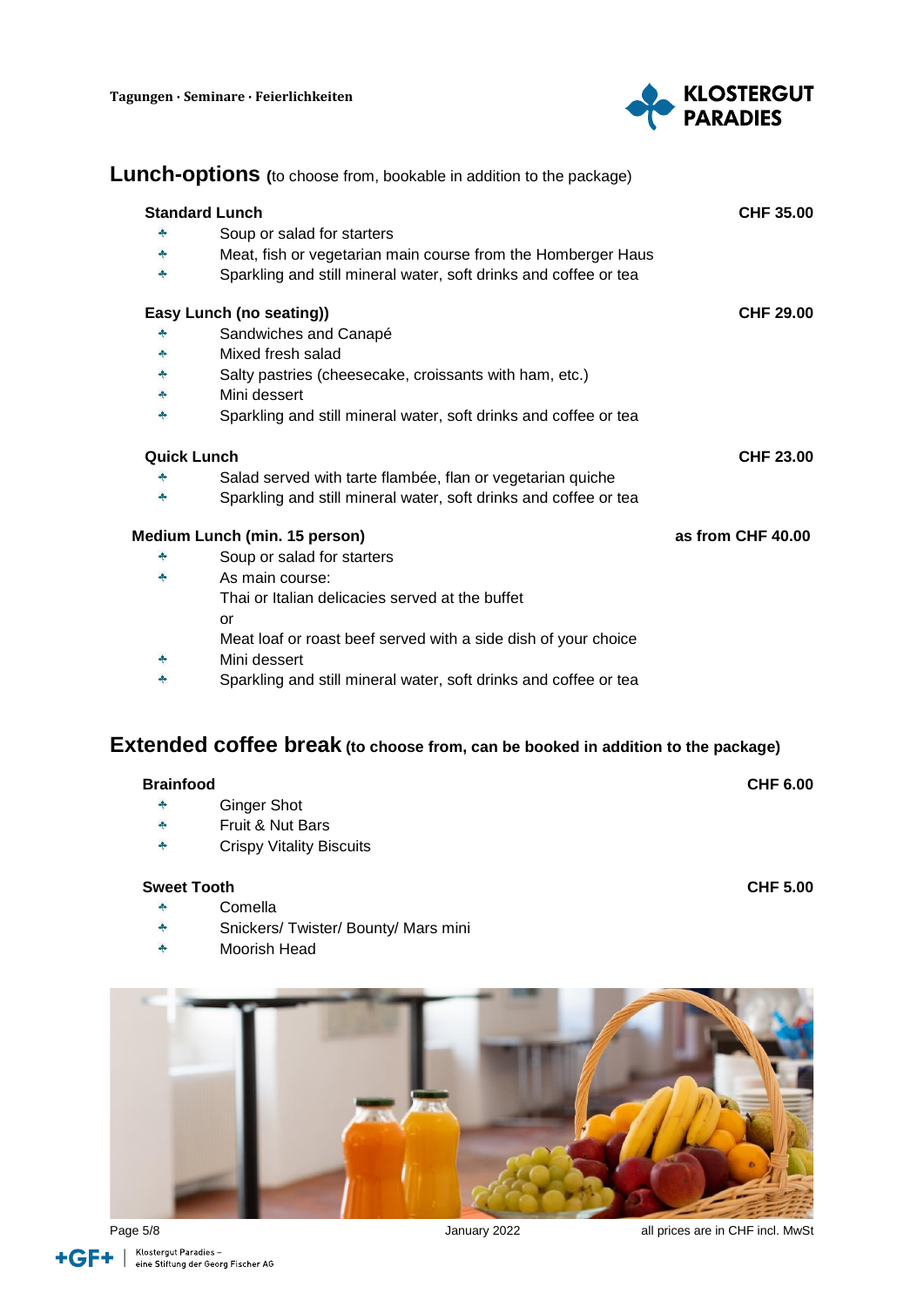

## **Other culinary options**

| Poké Bowls<br>Healthy and filling Hawaiian national dish<br>with salmon, soy beans, avocado, mango and makame<br>min. 5 people, per person                                                                                                                                                                                | CHF 25.00        |
|---------------------------------------------------------------------------------------------------------------------------------------------------------------------------------------------------------------------------------------------------------------------------------------------------------------------------|------------------|
| <b>Cold platters</b><br>Uncomplicated and fast, cheese, meat and fish platters according to your wishes<br>served with oven-fresh bread and rolls<br>min. 15 people, per person, approximately from                                                                                                                       | <b>CHF 20.00</b> |
| Barbecue fun with skewers (the summer hit!)<br>If you have a little more time for a lively lunch, we recommend the barbecue fun with meat skewers.<br>You grill your own meat on a specially created barbecue.<br>Served with a variety of salads and oven-fresh bread.<br>Min. 15 person, per person, approximately from | <b>CHF 35.00</b> |
| Flying Lunches & Apéro Riche, etc.<br>We will be happy to book for you according to your individual wishes with our<br>caterer Hombergerhaus. Please contact us.                                                                                                                                                          | by arrangement   |
| <b>Food Truck</b><br>A food truck in the inner courtyard provides a holiday feeling during the lunch break.<br>Please contact us for further information such as offers and prices<br>Min. 30 person, per person, approximately from                                                                                      | <b>CHF 50.00</b> |

*For the above-mentioned lunches, drinks, coffee and any desired desserts will be charged additionally and are not included in the price*



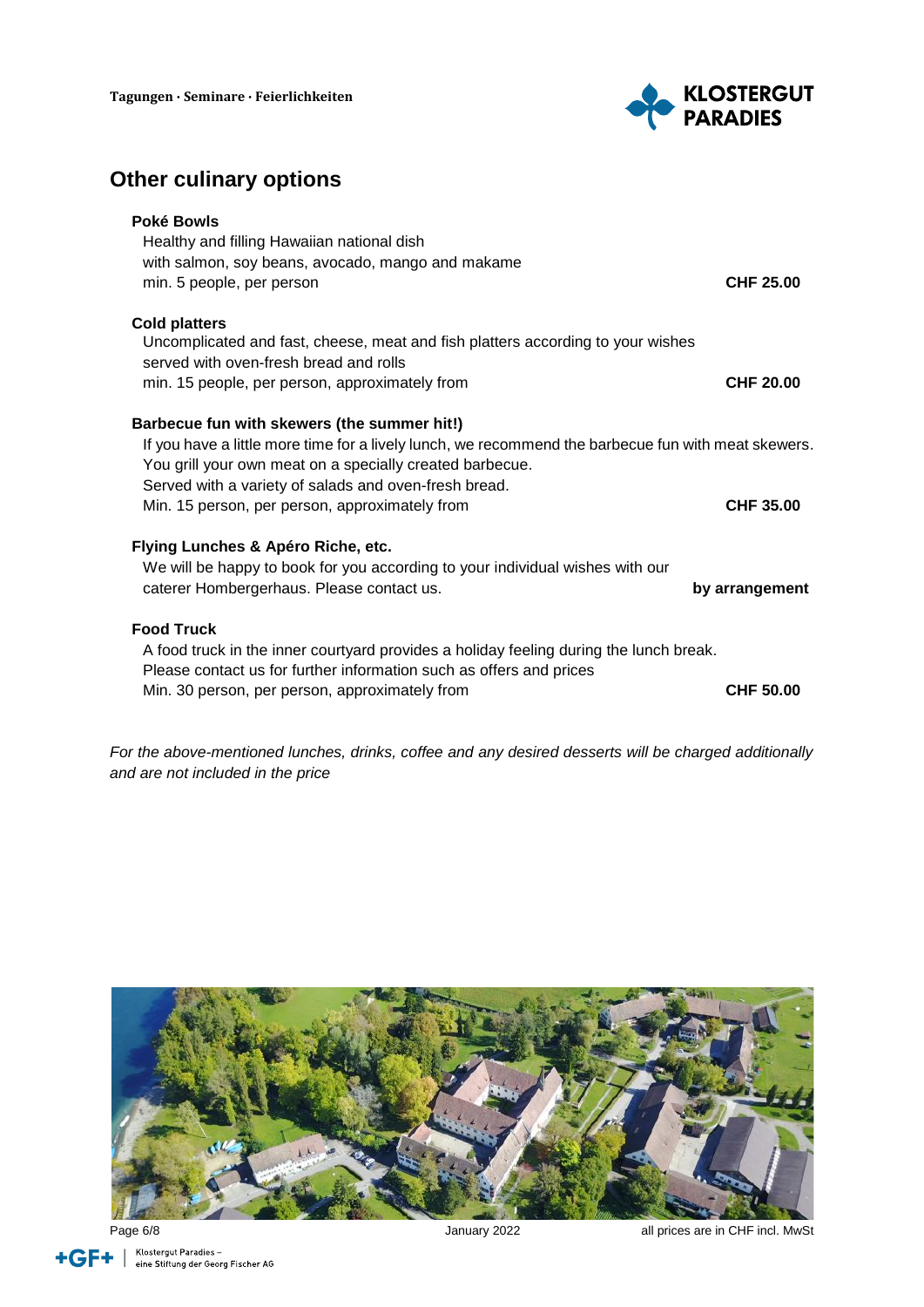

## **Layout**

#### **Klostergut EG**